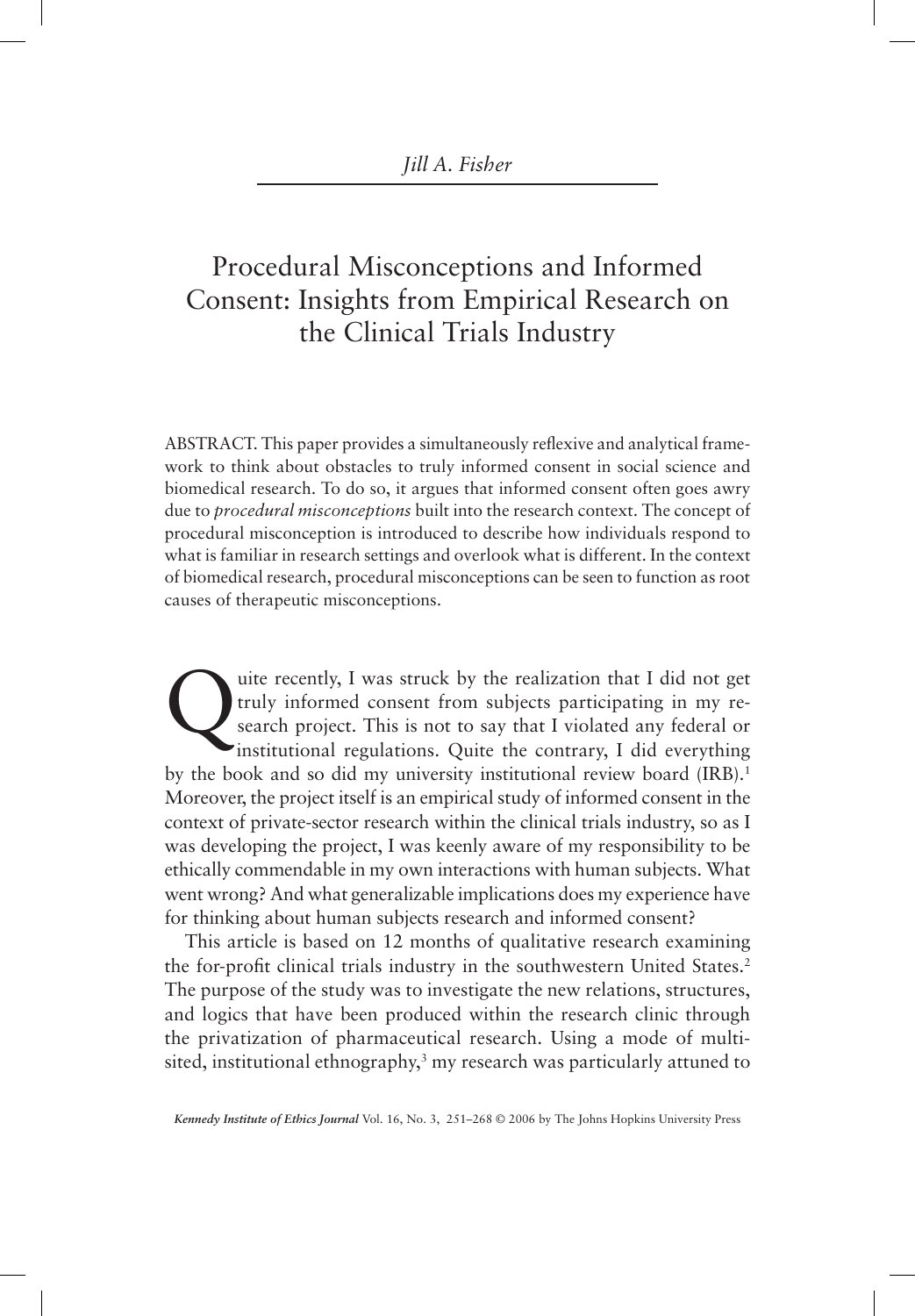the roles of the informants—i.e., physician investigators, coordinators, monitors, and even human subject volunteers—and the ethical conflicts, of various degrees of intensity, that they described and that were observed through their practices—e.g., recruitment of subjects, informed consent processes, and study retention and compliance. Studying approximately 20 for-profit research organizations in two major cities, I conducted 57 semi-structured interviews that were clustered to get the perspective of multiple employees at individual investigative sites—i.e., those conducting contract research—including 10 physicians, 18 research coordinators, 9 administrators, and 10 human subjects. Investigative sites represented a diverse sample of organizational forms, such as private practices, dedicated research sites, and large (nonacademic) hospitals. The sample also included interviews at two not-for-profit, nonhospital investigative sites. In addition, the research included attendance at industry conferences, the monitoring of publications produced by industry professional organizations, and participant observation in which I was screened for a Phase I, healthy volunteer clinical trial.

Using this qualitative fieldwork as the starting point for a discussion of informed consent, I draw upon some of my study's findings about practices surrounding informed consent in private-sector clinical trials. The primary purpose of the present paper, however, is not merely to relate conclusions from this larger project and its research questions. Instead, it is to provide a simultaneously reflexive<sup>4</sup> and analytic framework to think about obstacles to truly informed consent in social science projects as well as in biomedical research. In other words, I aim to reflect upon my own process of informed consent in social science research in order to offer alterative insights into the problems of informed consent and therapeutic misconceptions within the context of biomedical research. I argue that informed consent goes awry due to *procedural misconceptions* seemingly built into various research contexts and often invisible to those involved in the informed consent process.

## INFORMED CONSENT IN CONTEXT: SOCIAL SCIENCE RESEARCH

To begin, where did I go wrong with my own human subjects? And why did I not notice the problems with my informed consent process until after I had completed the research? To answer these questions, it is important to know how I was interpreting this process while I was in the field. Having heard from other social science scholars that the formality of the informed consent form could have a chilling effect on interactions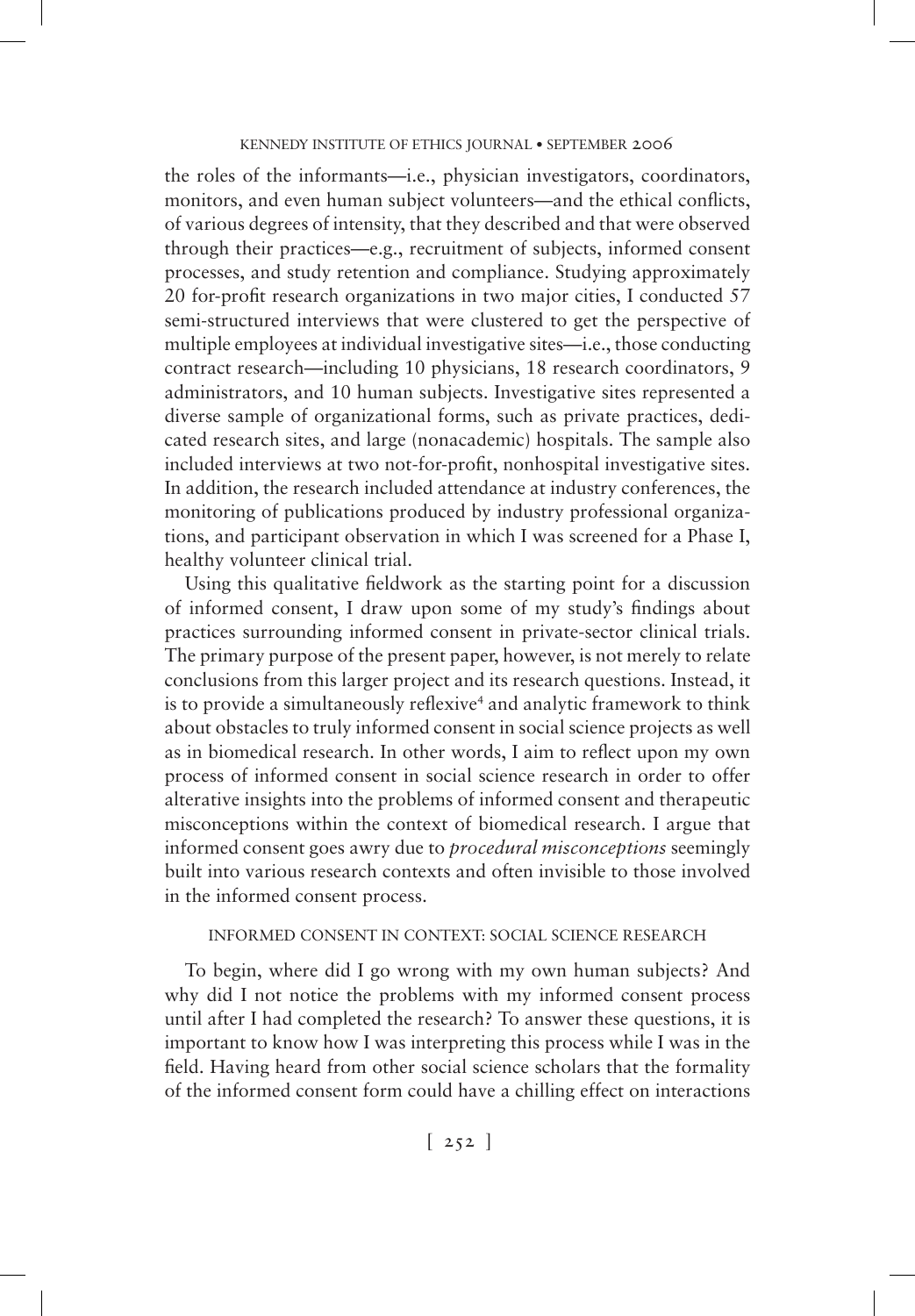with informants (see Church 2002), I felt quite fortunate to have a research project in which all my own informants had a familiarity with informed consent that far exceeded the average person. In fact, presenting physicians, research coordinators, and others involved in clinical trials with informed consent forms was not only nonthreatening, but it also often proved to be an effective ice breaker that helped to establish a rapport and facilitate the interview. Invariably, my informants could not help but comment on how short my informed consent form was and how long their own forms have become.

I noticed at the time that, in spite of the conciseness of my form and their own understanding of the informed consent process, more often than not my subjects would sign before reading the details on the form. Perhaps this was because I always reviewed with them the highlights of the form: they and their organization would remain anonymous, they could chose to receive a copy of a transcript of the interview to review by checking the appropriate spot, and I would be recording the interview unless they did not wish me to do so. The details I reviewed were the ones that I thought would be most important to my informants, the ones that affected them most directly. I did not review the details of my project (i.e., the specific research questions, hypotheses, and the like), the types of questions I would ask within the interview, or the potential publications that could result from the project, unless the subjects asked directly, which only occurred twice in nearly 60 interviews. Although some informants did express an interest in details of my project or about my degree program *after* the interview was over, I attribute this interest more to their desire to be good conversationalists than to any particular concerns about their personal participation in the project.

My informants' good understanding of the informed consent process had made me believe that it ensured that they would be well informed about the research in which they were taking part. And yet, now that the data has been collected, it seems to me that these informed consent savvy subjects might be at the same disadvantage in relation to my research that the human subjects from whom they seek informed consent are in relation to them. From reflecting on this problem with my own research, I came to see that the positional disadvantage that my subjects had within the context of the informed consent process is rooted in a *procedural misconception*.

I define procedural misconceptions as the tendency for individuals to make false assumptions about research by responding to what is similar to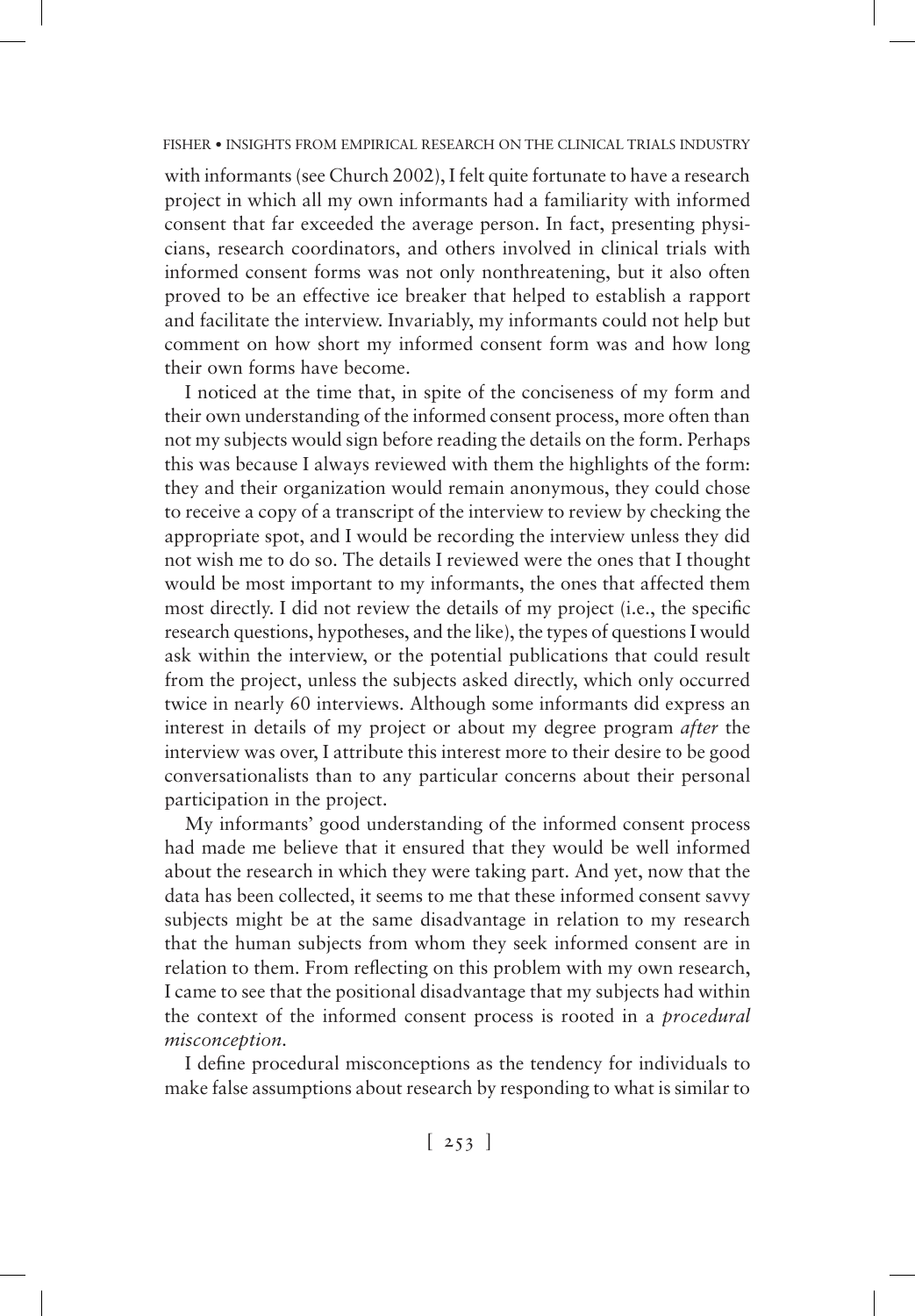other nonresearch contexts and overlooking what is different.<sup>5</sup> Individuals respond to certain cues in their social contexts that indicate how they should behave or how they should interact with others in those contexts. Procedural misconceptions, thus, occur at the boundary of what is familiar and what is foreign. Because a novel situation has the contextual cues of something more familiar, there is the potential to ignore other cues that signal what is different.<sup>6</sup> In cases where procedural misconceptions have occurred, they continue until one recognizes and responds to those differences in the new context or situation.

Putting flesh onto this concept: in the example of my own informed consent process, a procedural misconception occurred because my subjects' familiarity with informed consent in their own context created a false sense of familiarity with *my* project and informed consent more generally. In this case, the misconception was twofold in that I—the researcher—was operating under its logic as well. Because of this procedural misconception, the subjects in my study were actually at a disadvantage for giving informed consent because they were keyed in to different issues, ones that are important in the biomedical sciences, but that are not particularly relevant or are of less concern in the social sciences. In retrospect, the procedural misconception manifested itself in the jokes my subjects made about how the interview was "painless" and they didn't expect any "adverse events" from having participated.

Of course, this is not to imply that all social science research is riskfree to participants; my point is that *false* assumptions of what details are important in informed consent cannot be productive for the researcher or her subjects. This is particularly true when those assumptions foreclose discussion about the research project itself. Here, the assumption shared by my subjects and me was that informants in social science research like mine should be most concerned about their risk—i.e., anonymity—not to what purpose their words would be put. Said differently, if part of the intent of informed consent as a process is to generate discussion among researchers and subjects about their potential participation in a study, false assumptions on the part of researcher and subjects about subjects' understanding of research as a process tends to direct attention to studyspecific details rather than to more holistic discussions about the study and the implications of subjects' participation in it.

Thus, in my own example, my subjects had too much knowledge *of their own process* of informed consent, and this became a barrier to truly informed consent for my specific project. As a result, my informants lacked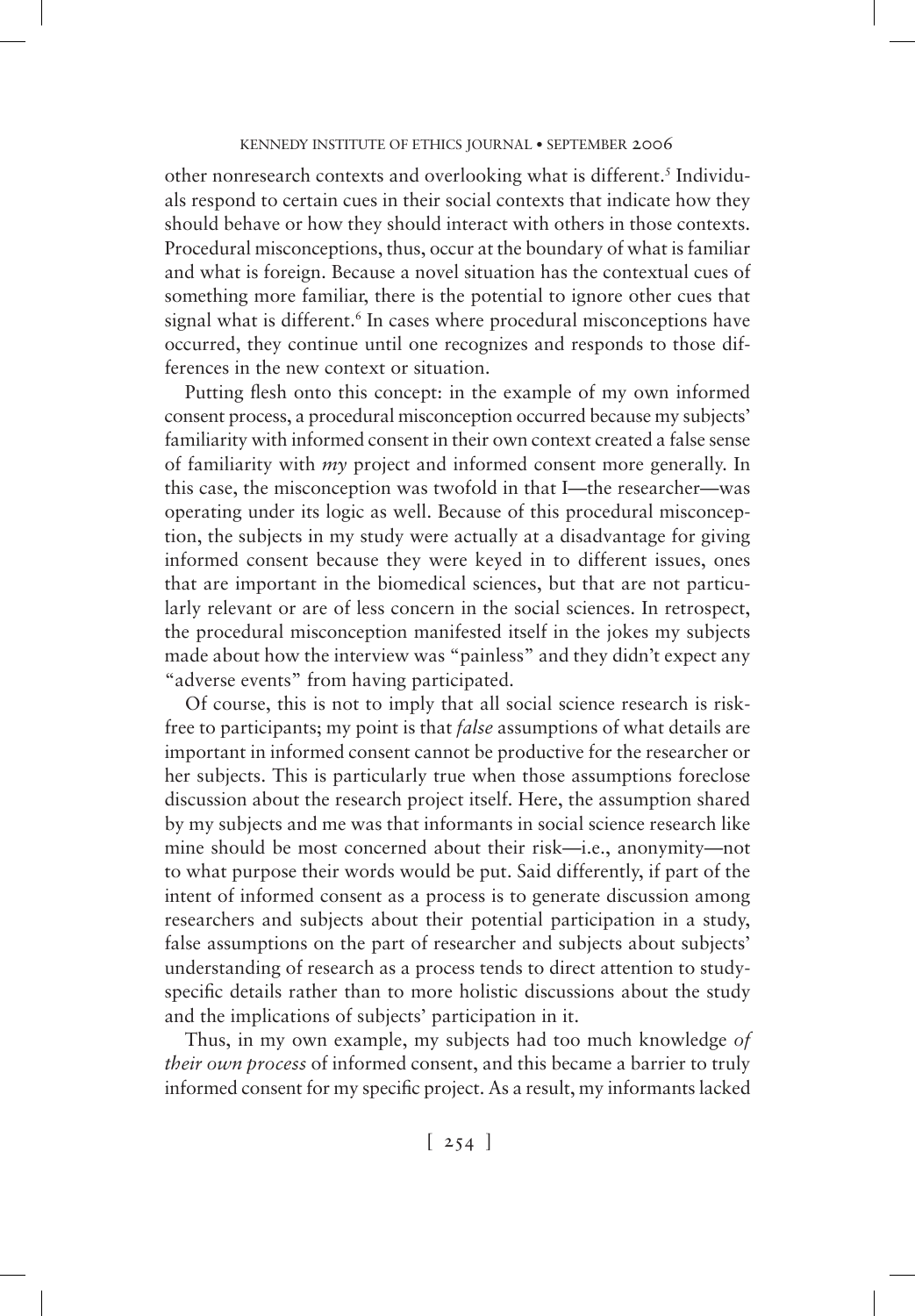a clear understanding of what I planned to do with the data gleaned from my interviews with them, and some even seemed to lack a concept of what "research" might mean outside of the context of clinical trials. Although this lack of truly informed consent is not of a variety justifying action by an institutional review board, it does point to potential limitations of informed consent for other types of research, including in the biomedical sciences.

# INFORMED CONSENT IN CONTEXT: BIOMEDICAL RESEARCH

For most individuals volunteering to participate in clinical trials, the research relationship is foreign. But what *is* familiar is the setting of medical care in which clinical trials are situated. Although this also applies to academic medical centers, it is particularly true when medical research occurs in the private sector because private investigative sites often either are located within the offices of private practice physicians or have the look and feel of such offices. These settings provide human subjects all the cues of being "patients," not "subjects."7 The informed consent document itself does not necessarily signal a difference for human subjects because of the ubiquity of consent forms for many medical procedures in hospitals and clinics and the ambiguity of terms used in these documents.<sup>8</sup> In medical care settings, consent forms have become just one more document to be filled out, like one's medical history, insurance information, and HIPAA notification, rather than information that requires deliberation or decision making. The cues from subjects' previous experience of medical care, therefore, do not help to distinguish the unique information that the informed consent form in research settings is trying to communicate about the experimental nature of the research, its risks, subjects' rights, and the protections afforded to them.

In addition to the setting of clinical research, the context of clinical trials involves the structural variables that bring human subjects to the research. These variables include the type and location of the study; the mode of recruitment, whether directly solicited by physician or in response to an advertisement; and the reasons why the study is attractive to individual subjects, for example, a lack of health insurance, a desire for financial compensation, the hope for a cure. When taking these variables into account, the context of clinical trials further influences the ways in which human subjects enter into the informed consent process.<sup>9</sup> It is important to understand the ways in which the context of clinical trials enables what I call procedural misconceptions.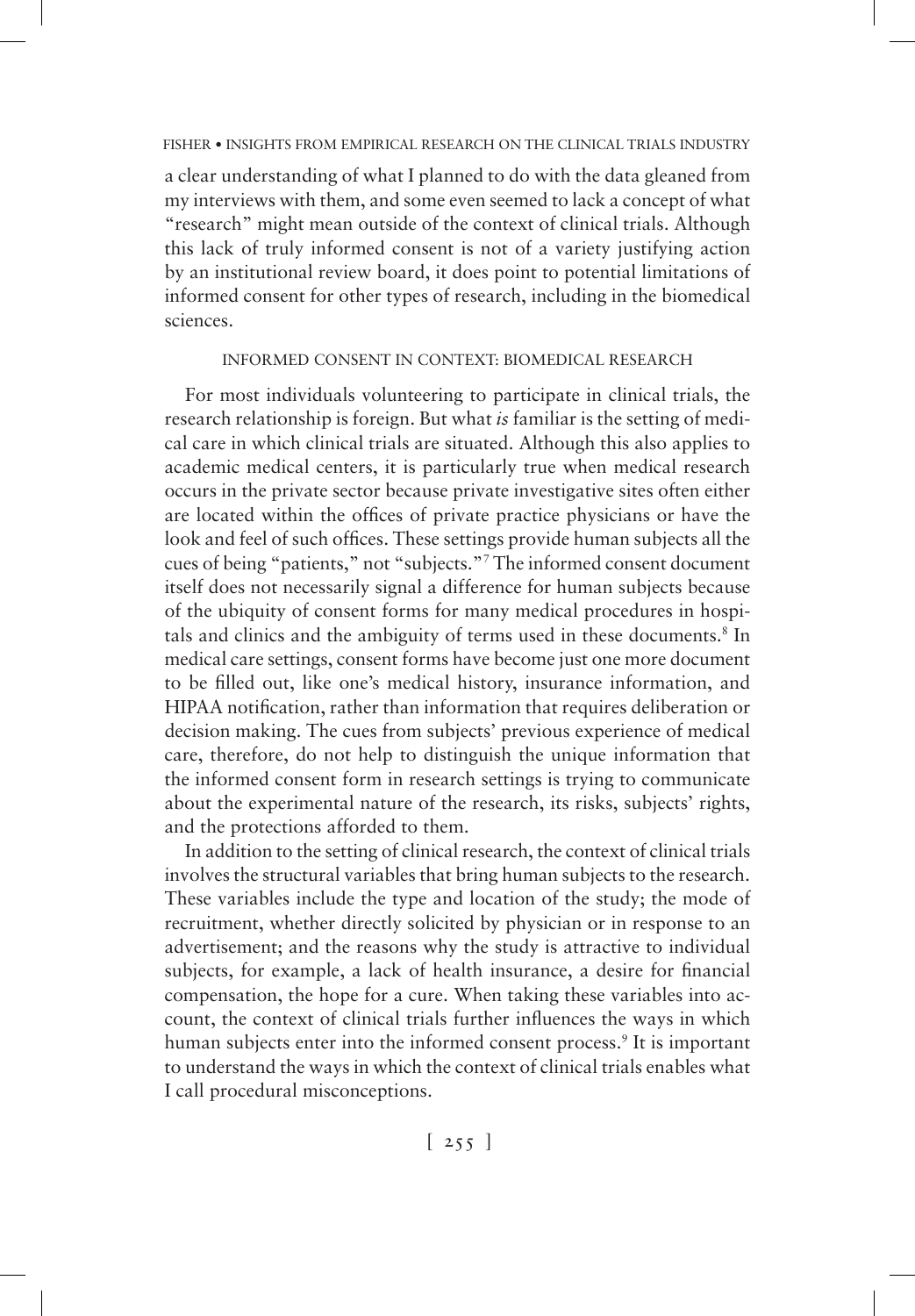The story of an informed consent visit that I witnessed during my fieldwork illustrates this type of procedural misconception in biomedical research. The investigative site was not set in a private practice, but it was located within a medical arts building and resembled a private practice in terms of office location, design, and procedures. A 75-year-old, Hispanic woman and her middle-age son had responded to an ad for an investigational drug for Alzheimer's disease. It was quite apparent that the woman's disease already had progressed to the point that her son was acting as her guardian and making decisions about her care. Because of the perceived complexity of the study, the principle investigator—a white, middle-aged, male neurologist—was conducting the informed consent visit himself rather than leaving it to a research coordinator as is more customary.<sup>10</sup> During the informed consent visit, the mother and son were told that the study was "Phase I" and would not have any therapeutic benefit; rather the study would test the safety of the drug.

To underscore the most important information about the study, the physician-investigator emphasized that the protocol did not even include measures to assess the amount of deterioration associated with Alzheimer's experienced by the patient during the course of the year-long study. The only explicit benefits of participating in the study for the woman were the \$500 stipend awarded at the conclusion of her involvement, access to a battery of examinations and procedures at the outset of the study to assess her memory loss, and an exclusive invitation to participate in any subsequent Phase II studies of the drug, at which point she would be guaranteed to receive the active drug and not the placebo.<sup>11</sup>

What was striking in my observation of this interaction was that the son actively searched for direct benefits for his mother's condition in spite of the physician-investigator's assurance that there were none. The son hypothesized that, even if the purpose of the study was not therapeutic, his mother might still benefit if the treatment were later to be found efficacious. At that point, the physician explained that the study only involved one single dose, which, by itself, would not produce any benefit for the woman's condition. He continued by telling the son that in order for the experimental drug to have any therapeutic value, it would have to be administered on a monthly basis for a minimum of one year. Eventually the son settled on the diagnostic benefits as sufficient reason for his mother to take part in the study. The woman had inadequate insurance, and this study would give her access to cutting edge tests for Alzheimer's, including a very expensive MRI. The physician-investigator acquiesced that these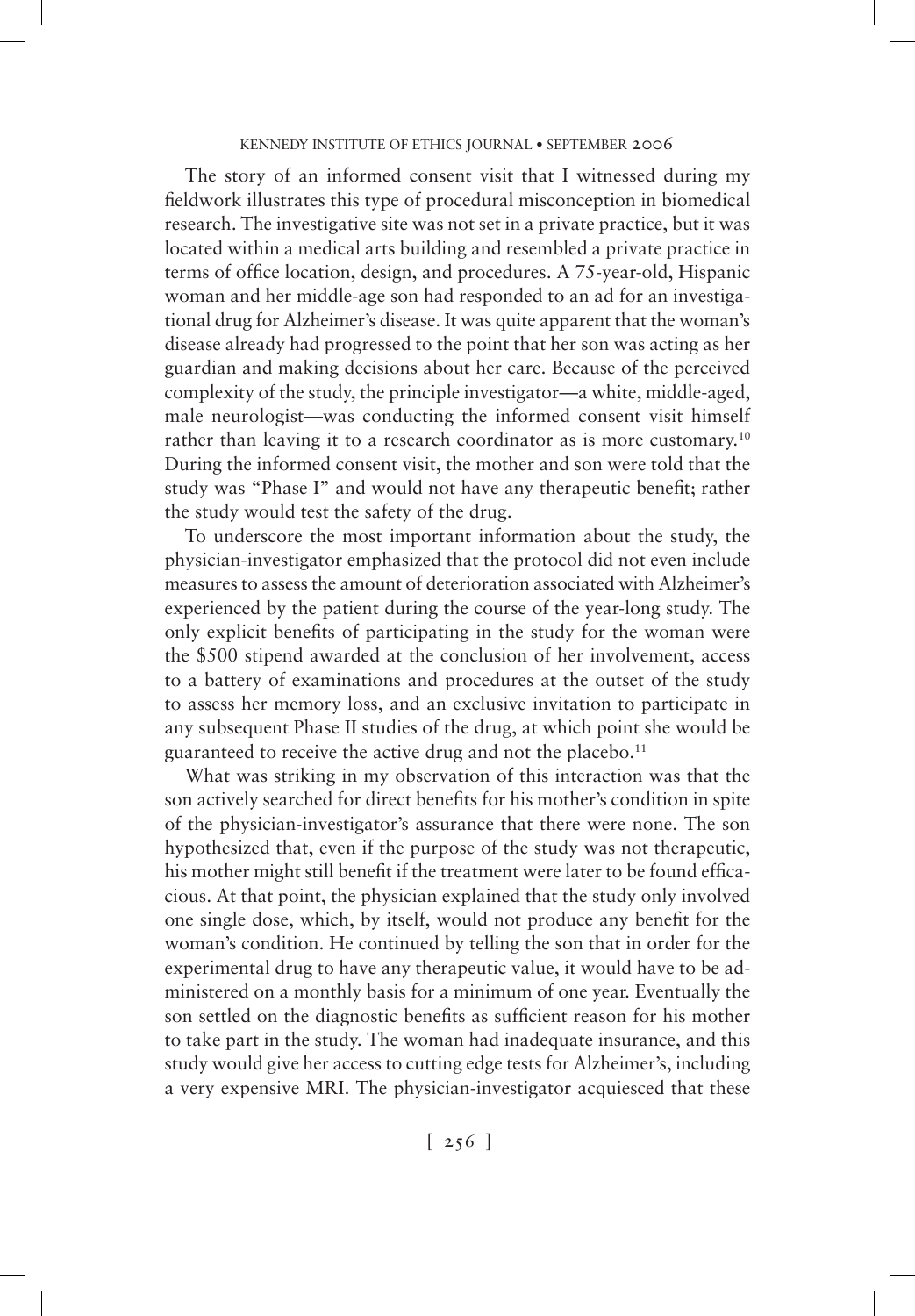tests were indeed a benefit, while reiterating the fact that they would not change the woman's condition.

It is important to underscore that the son *already had decided* that his mother would take part in the clinical trial before arriving at the investigative site and hearing the details of the study. The informed consent process for him served to provide a justification for that decision. From my point of view as an observer, this was illustrated by his disinterest in the risks associated with the study and his active search for a therapeutic benefit to his mother. He told the physician that he had watched his father's slow deterioration from Alzheimer's leading to his father's death a few years before, and he was seeking help to circumvent the same illness from taking hold of his mother next.

By virtue of responding to the investigative site's advertisement, he already had submitted, if not consented, on his mother's behalf to the clinical trial based on his assumption of what benefits it might provide. In other words, it was clear that he had responded to the ad in hope of curing or at least halting the progression of his mother's Alzheimer's disease. Anything that he had known about medical research prior to the informed consent meeting—as he indicated to the physician—was framed in terms of progress and miracles, not in terms of Phase I studies to test the safety of a product in humans. As the son sat in this doctor's office, as he probably had sat in other doctors' offices discussing his mother's treatment and care, he needed to search to understand why they were there and why they should stay. What reason would his mother have to participate if she would receive no therapeutic benefit? And yet, even without any hope of therapeutic benefit and with significant risks, the son took his mother home that afternoon with an appointment scheduled for her to begin the screening process for enrollment in the study. In other words, he already had decided that she should take part in the clinical trial, and the informed consent visit did not, and probably *could not*, change his mind.

That potential subjects already have decided to participate in a research protocol before reading the informed consent forms is not, in and of itself, a new finding.12 What has not been discussed is the degree of responsiveness that the informed consent process could or should have in light of these *a priori* decisions being made by human subjects. For example, what this particular informed consent visit lacked was a discussion about what research means and what role humans are expected to play in drug development. From one perspective, it could be said that the son in this example already was suffering from a therapeutic misconception about

 $\begin{bmatrix} 257 \end{bmatrix}$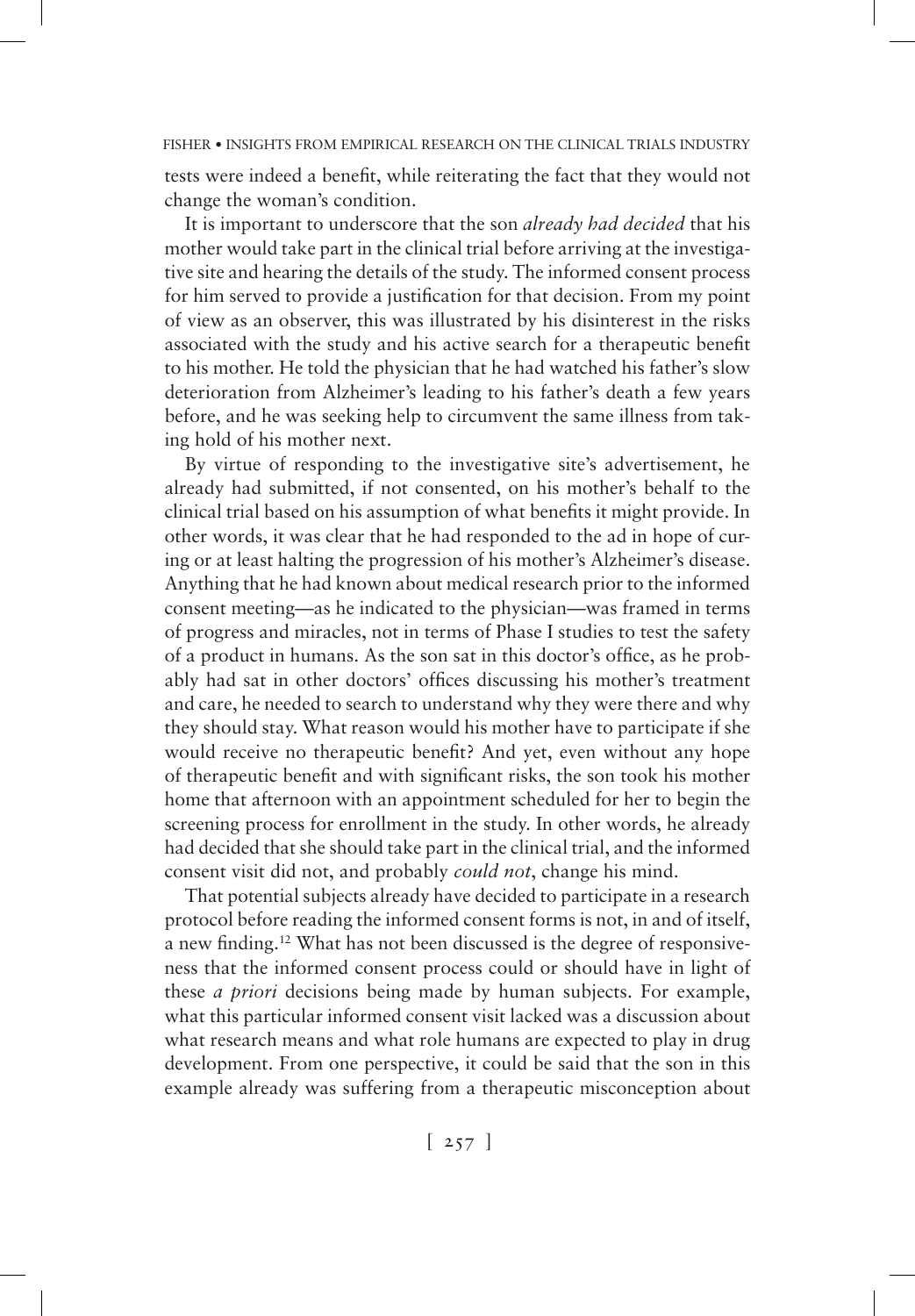research in general when he brought his mother to the clinic. Although this assertion is not inaccurate, it obscures the contextual factors that encourage continuation of that misconception. I characterize this broader problem as a *procedural misconception* within the realm of biomedical research. For instance, in the context of the Alzheimer's study, neither the doctor nor the investigative site itself provided the necessary cues for the son to understand the nature of clinical trials in general, let alone of this study in particular. It is interesting to note that in this example the informed consent process could be considered to be exemplary because the physician succeeded in communicating the lack of therapeutic benefit to the woman's son. Nonetheless, as in many other cases of procedural misconceptions, the problem for the woman and her son was not the *details* of the study, but rather the foreignness of the research process. Because the procedural misconception is rooted in misleading contextual cues, the informed consent form and its study-specific contents cannot, by themselves, clear up the son's confusion or provide the basis for truly informed consent.

Furthermore, the example of the Alzheimer's study illustrates that the conditions that produce the procedural misconceptions *enable* therapeutic misconceptions. To clarify the difference between therapeutic misconceptions<sup>13</sup> and what I mean by procedural misconceptions: therapeutic misconceptions are specific and individualized—i.e., an individual incorrectly believes that a specific study in which he or she is participating will have therapeutic benefit for him or her—whereas procedural misconceptions are general and organizational—i.e., individuals have false assumptions about what research is and how it is conducted. In biomedical research, it is the foreignness of medical research as a process—e.g., Who funds it? What are its principles? Who participates? What constitutes positive or negative results?—that feeds therapeutic misconceptions and not the informed consent form or process itself. This is an important distinction because the physical, organizational, and structural contexts of human subjects research, including power relations,<sup>14</sup> are often overlooked in discussions of informed consent and therapeutic misconception. And it is these variables that are becoming ever more important in light of the increasing privatization of clinical trials where drug studies have become a revenue stream for private practice physicians trying to make up their losses due to managed care and high malpractice insurance premiums.<sup>15</sup>

Drawing a distinction between procedural misconceptions and therapeutic ones is valuable for identifying misunderstandings that human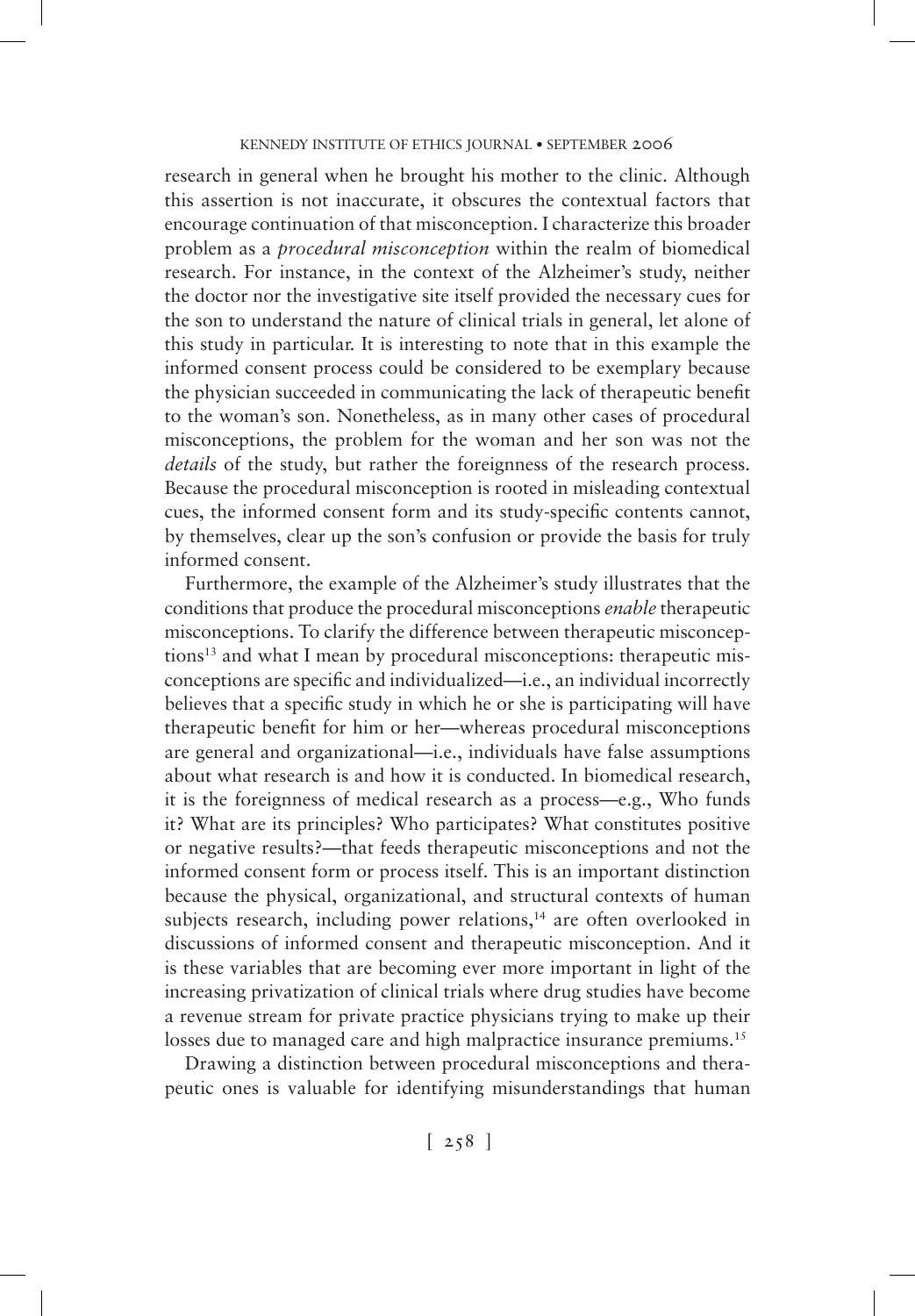subjects have about research more generally, whether it is social science or biomedical research. Moreover, procedural misconceptions provide a different point of intervention from those targeting therapeutic misconceptions. Remedies for therapeutic misconceptions tend to focus on the content of informed consent forms or on making informed consent an ongoing process of reviewing the same information at different stages of a study. The emphasis on informed consent as a means of supplying specific information about particular studies replaces and often forecloses more general discussions about the broader issues at stake in research. By recognizing and addressing procedural misconceptions, researchers can be more attentive to the need to provide broader explanations of the research context, in addition to the details of specific studies.

In the case of my own research involving physicians and research coordinators in private-sector clinical trials, I failed to obtain truly informed consent because my informants and I assumed that they already understood the nature of research and the concept of informed consent sufficiently to give valid consent. Most of my informants did not, however, understand the nature of *sociological* research, including the types of "results" that might be generated. Contributing to the procedural misconception in my case is the problem that I flagged earlier: As the researcher, I also was operating under the assumption that my informants understood the nature of research and the informed consent process and would ask questions about the research if they had any. What I did not understand at the time was how difficult it is for researchers to know what their participants do *not* know but *should* know before participating in research. Certainly in the example of the Alzheimer's study, the doctor did not recognize how completely out of context the mother and son really were and, therefore, could not help the son shift as completely into the framework of medical research as he might have. The physician was operating under the assumption that the study-specific information in the consent form was sufficient for the son to make an informed decision about enrolling his mother in a pharmaceutical study. He did not recognize the additional value that general information about drug development and the role of human subjects participating in it might have for the patient and her son. In both cases, the researchers held false assumptions about what information was necessary for truly informed decision making.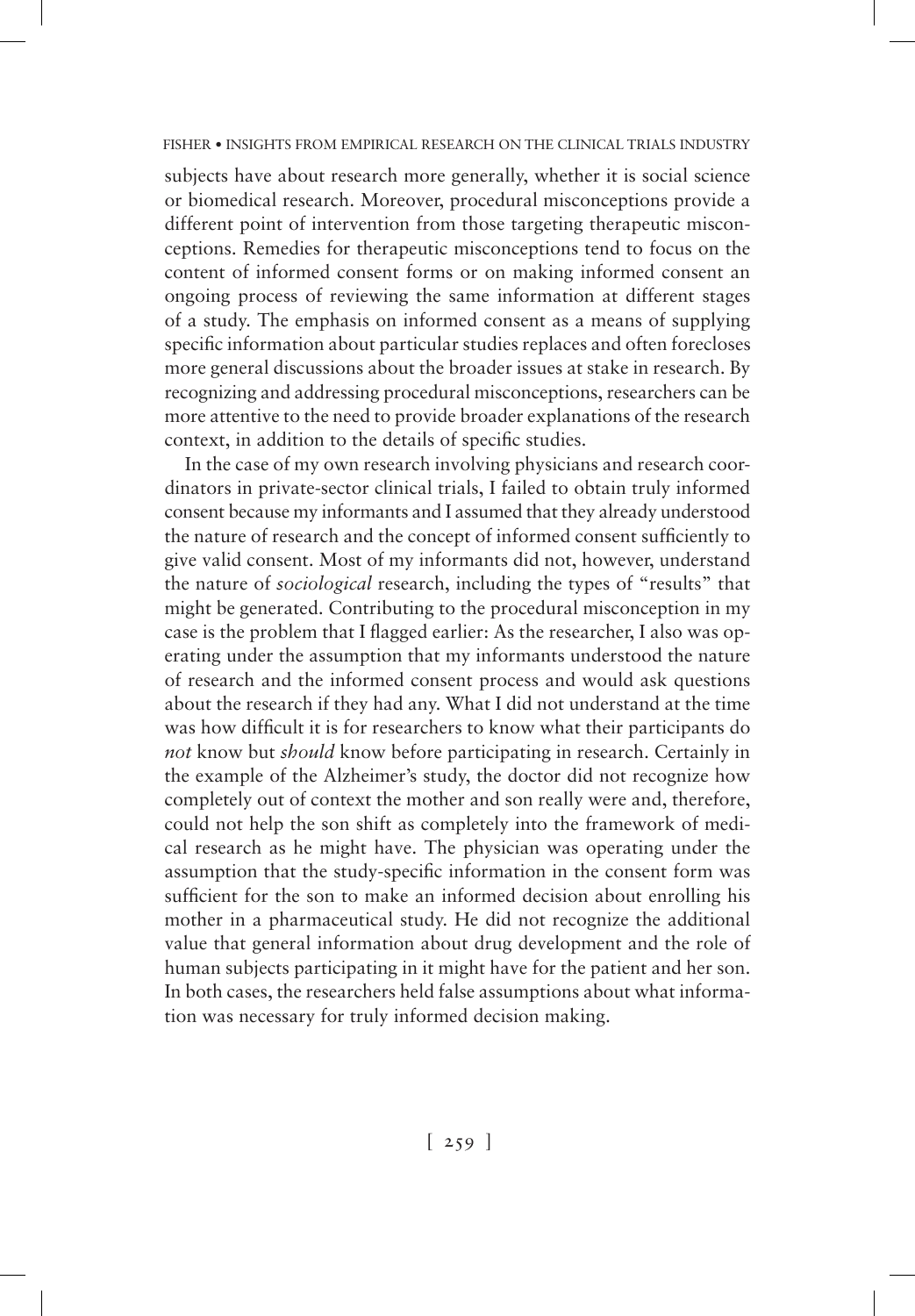# kennedy institute of ethics journal • september 2006 PROCEDURAL MISCONCEPTIONS: CHALLENGES AND IMPLICATIONS FOR RESEARCH

I have argued that in both social science and biomedical research procedural misconceptions occur because researchers rarely supply broader information about the nature and goals of the type of research into which their projects fall, resulting in human subjects forming (false) assumptions about the studies in which they are participating. Given this problem, what can be done to remedy these types of misconceptions, to help informed consent better meet its ideal, and to combat therapeutic misconceptions? Here, I examine factors that encourage procedural misconceptions and potential ways to combat these false assumptions about research. By again drawing upon examples from my own research and the results of that research, I show the parallel problems that exist in social science and biomedical research and suggest the different effects associated with those problems in each domain.

There are two types of challenges to the prevention of procedural misconceptions in social science and biomedical research: (1) human subject volunteers' lack of interest in the details of research studies, and (2) the general population's lack of knowledge about research in specialized fields. These challenges are interrelated but have different ethical implications that should be addressed.

# *Volunteers' Lack of Interest in Study Details*

The case of individual human subjects' lack of interest has been examined as one of the problems of the informed consent process in biomedical research.16 I contend that the part of the potential for procedural misconception lies in the problem of getting human subjects to care about the information that is contained in the informed consent forms.

What should one do when participants do not seem to *want* to be informed? In biomedical research, I found that the details of clinical trials are not particularly important for some participants because their doctor recommended that they take part in the study. For example, a patient with cancer whom I interviewed was adamant that her doctor would not have offered her the trial if it were not the best chance she had for survival, and so she felt that the informed consent form and information about the study more generally were not necessary elements for her decision to enroll in the study. In cases of more mundane clinical trials, human subjects participating in insomnia, arthritis, and diabetes trials told me that they lost interest in the details of the studies when they realized they were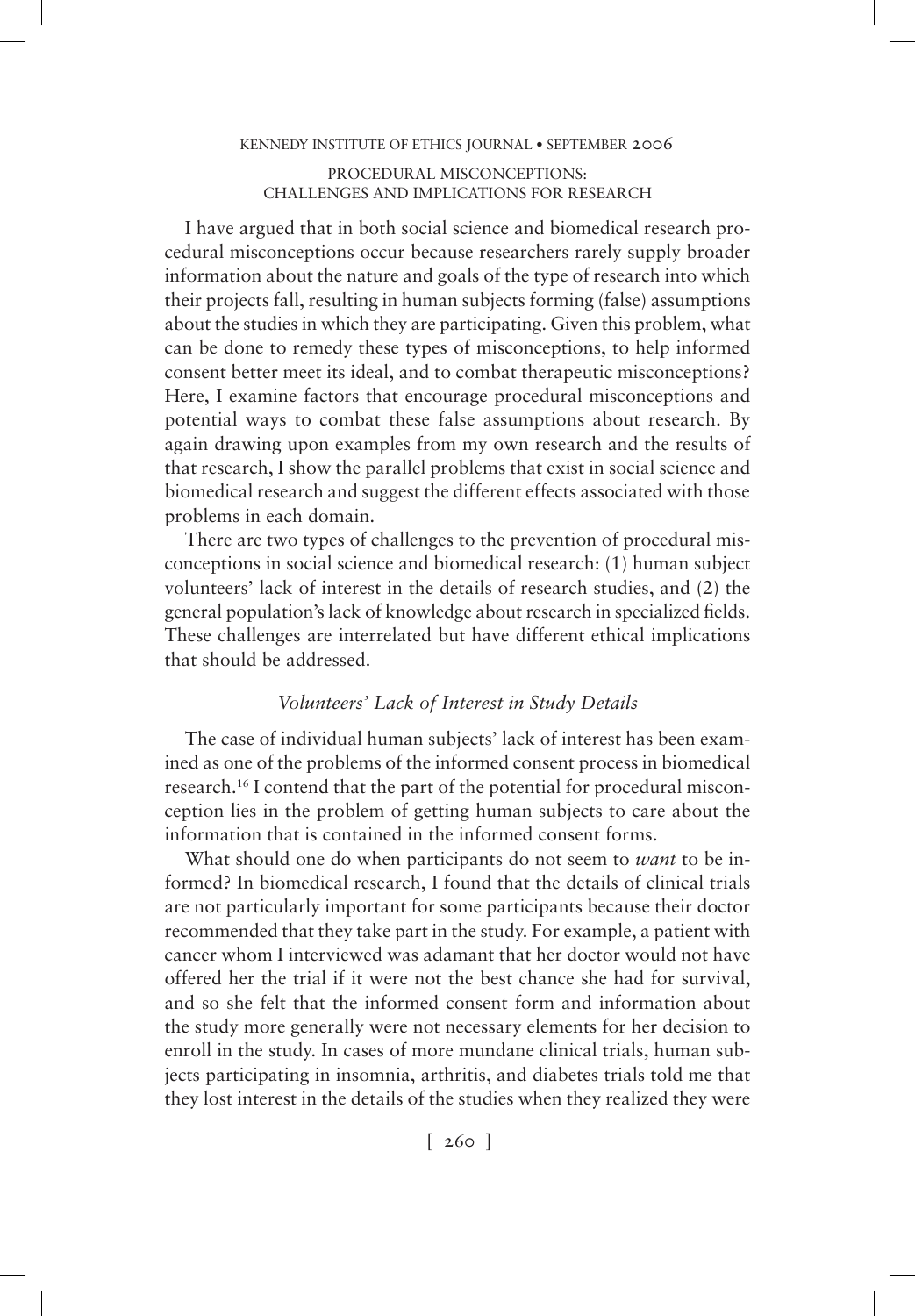nonnegotiable due to the fixity of the protocol. Many subjects reported in interviews that what mattered the most to them was that the clinical trials provided them with (limited) access to the medical establishment that they otherwise would not have due to their lack of health insurance. As a result, their decisions to participate were made independently of the details of any specific clinical trials and their respective informed consent forms.

Similarly, this lack of interest in the details of specific studies spills over to social science research as well. As I previously described, in the case of my own research, very few of my informants were interested in the details of my project and already had made up their minds to participate in the study before reading the informed consent form. What I found upon reflection about my own recruiting was that informants often took part in the interviews because they were quite flattered that I had contacted them, that I considered them experts, and that I was interested in their opinions and perspectives about their position within the larger clinical trials industry. In retrospect, this is why these informants did not need to engage me in a conversation about the research project: what mattered to them is that they mattered to me.

In short, human subjects often express a lack of interest in study details and in informed consent forms in both social science and biomedical research because their reasons for participating are outside the scope of any given study. When decision making about participation occurs prior to meeting with the researcher or staff and is influenced by a host of contextual factors, the informed consent process is not neutral, but valenced toward consent. Because human subjects consent to research under these circumstances, it is no surprise that procedural misconceptions occur. Logistical details of the studies, the extent of subjects' participation, possible risks associated with the study, and the potential outcomes of the research all may be unclear to the potential subjects. From the mundane to the critical, these types of misconceptions must be considered ethical issues in research because they are barriers to truly informed consent.17

What seems to be absent from informed consent forms and frequently from the consent process is an understanding of the structural conditions that limit one's autonomy.18 Because individuals do not make decisions in a vacuum, structural conditions can and do derail the mission of informed consent. For example, it is not a coincidence that the people who participate in Phase I studies on healthy humans, which carry the highest risk with no individual benefit and therefore often provide high monetary

 $\lceil 261 \rceil$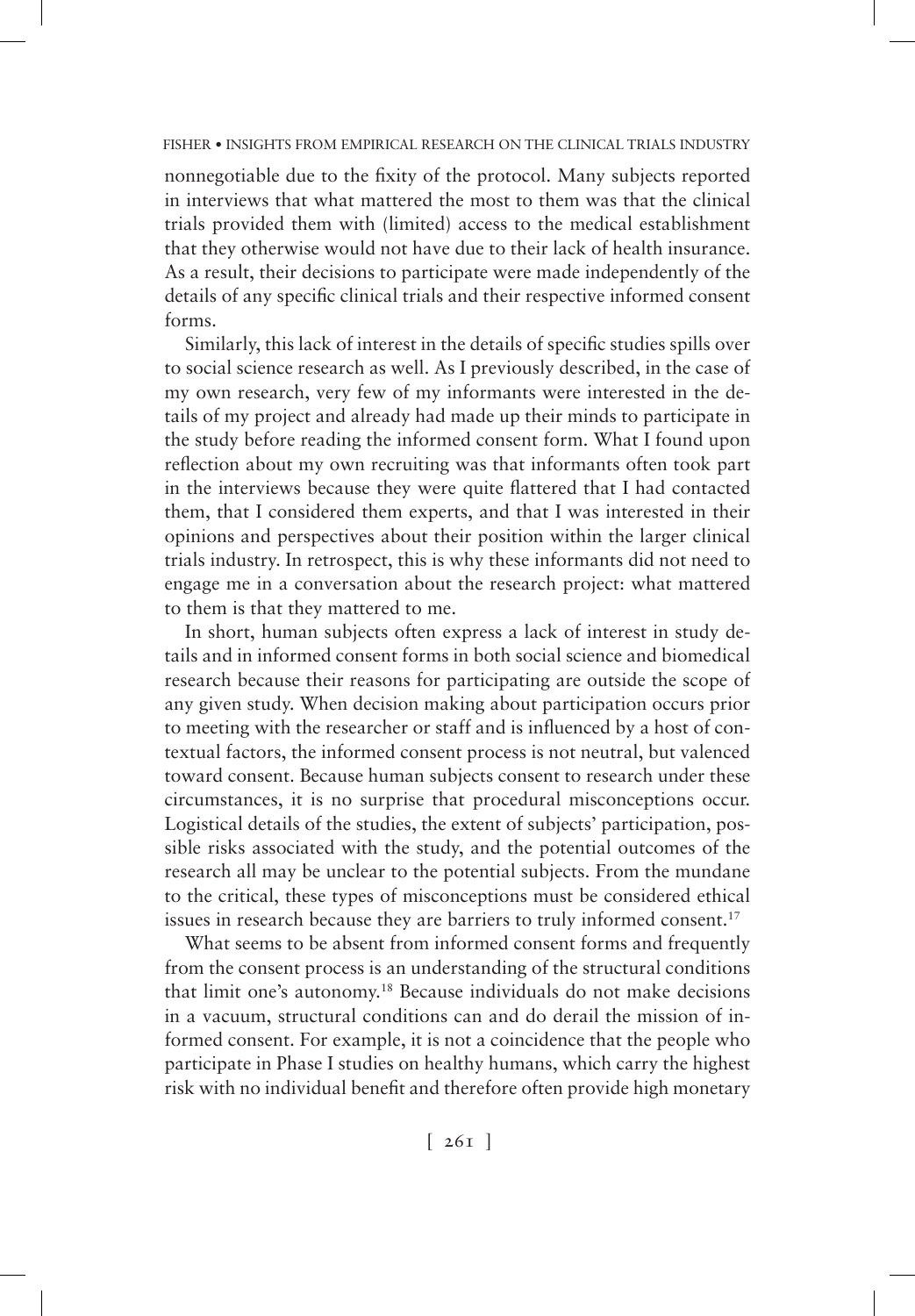or other compensation to enrollees, are the people in our society who are most in need of material resources.19 Likewise, the motivation to participate in later phase trials, particularly Phase III studies or cancer trials, usually is based on illness prognosis, access to healthcare, and educational level. These motivations all point toward structural variables that frequently take precedence in people's participation decisions over information that is communicated about specific research studies.

As ethicists or ethical researchers, it may be quite alarming to realize that human subjects participating in biomedical research often are not interested the details that would render truly informed consent. And yet, it should come as no surprise given that informed consent forms have become preposterously lengthy, particularly for pharmaceutical research, that monetary incentives need to be high for early-stage human testing of new biomedical products, and that research is often nestled within medical care settings. What regulators and ethicists want human subjects to know about research is not necessarily what those human subjects want to know. Informed consent forms are composed in such a way as to reduce the liability of research sponsors, whether pharmaceutical companies, government agencies, or universities; to prevent the grossest forms of deception and coercion; and to act as symbols to human subjects that their rights are being protected.20 This last category, the symbolism of informed consent, seems to be especially meaningful for those who work in the clinical trials and bioethics industries.

# *Lack of Knowledge about Research in General*

The second challenge in the prevention of procedural misconceptions is tied to the lack of knowledge about research within the general population. Whether social science or biomedical, the general population has limited understanding of the scope, methods, rationales, outcomes, and politics of research. For individuals participating in studies, this means that there is little basis for knowing what questions to ask or information to seek about specific research projects. To make matters worse, researchers and their staff—or students—often take for granted their knowledge about the research process so that they cannot see that human subjects do not have the same familiarity with research that they themselves do.

Here, I should emphasize that education alone does not determine understanding. Higher levels of education improve general knowledge about research, but they are not sufficient in and of themselves to provide people with an understanding of the specific context out of which informed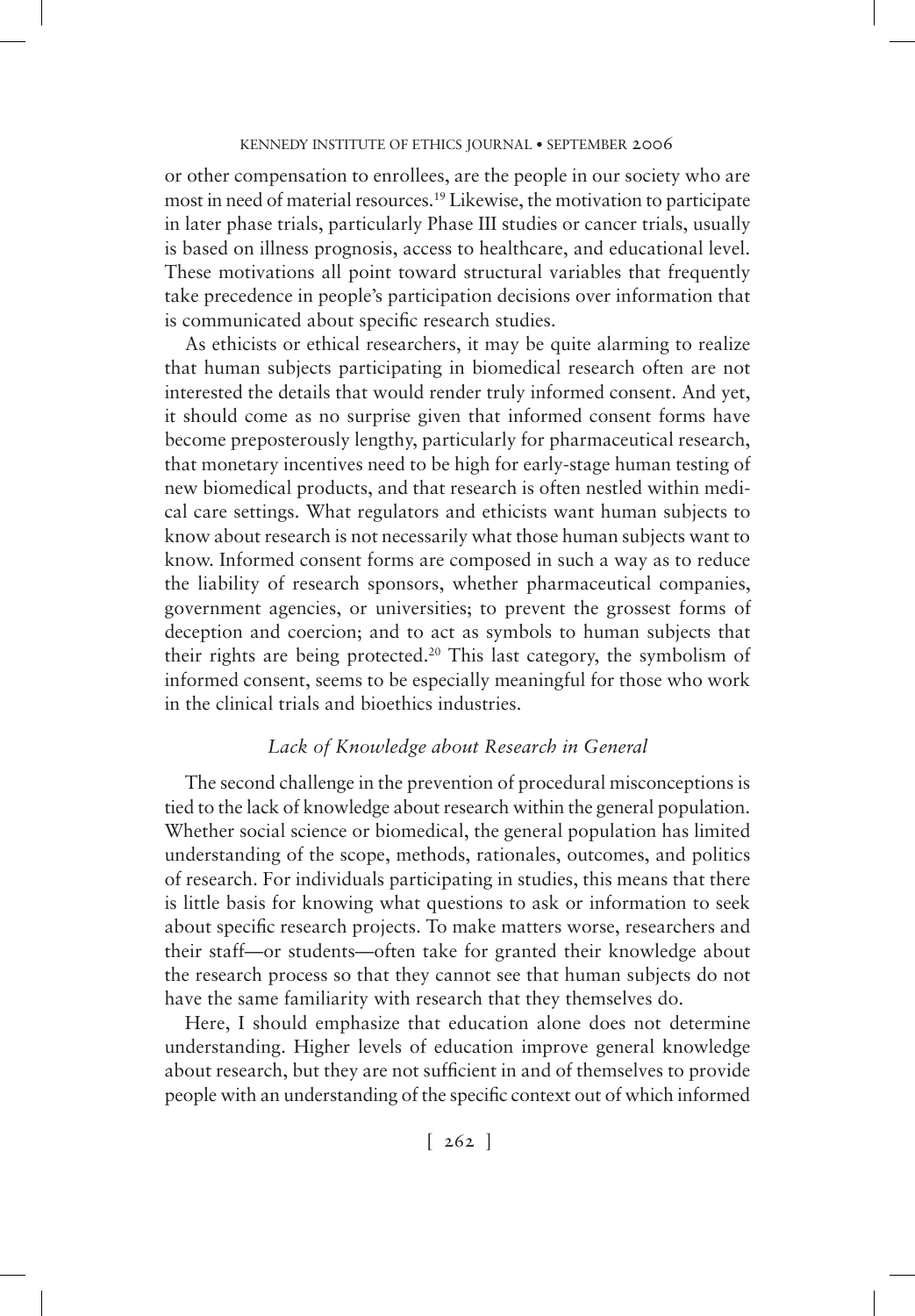consent forms are produced. For example, having a doctoral degree in English literature does not prepare one to be a subject in a clinical trial. On a more personal note, reviewing my own interviews with those employed or participating in the clinical trials industry, I can see the development of my questions—and hence thinking!—from fairly naïve to rather insightful. In other words, only now, after spending 12 months doing fieldwork on the clinical trials industry, having studied multiple types of companies, and having interviewed people in many positions throughout the industry, do I feel confident that I could ask the important questions about a clinical study to inform my own decision about whether to participate.

This is to say that the more one understands the context for the research and the more the researcher can understand the context of the human subject, the better the basis there is for a discussion that can lead to truly informed consent. In academic contexts, this is taken completely for granted. The best conversations we have about our research or our scholarly work occur with colleagues who are engaged in similar conversations, either disciplinarily or topically. The challenge, then, is to engage with human subjects in conversations about research that are broader than the details of the particular studies and that better align with human subjects' concerns and constraints.

One reason that procedural misconceptions about research occur is human subjects' lack of familiarity with research in general and the resultant tendency to make false assumptions based on their experiences in other domains. Recognizing the communication of general information about social science or biomedical research as important emphasizes a reorientation in the ethics of human subjects research. The implication of this standpoint is that the problems with informed consent are not rooted solely in specificity of information but also in generality. Informed consent forms should reflect the broader context of the research to structure conversations between researchers and subjects. Although this may not solve the problem of the level of interest that human subjects have in informed consent forms or in the study details, it does mean that researchers would be doing even more to signal to subjects that they are indeed participating in research.

Another, perhaps deeper and intractable, reason for procedural misconceptions has to do with broader issues of inequality in society. This is especially true in the United States, where access to healthcare is restricted or precluded for about 20 percent of the population who have no or very limited health insurance and where extreme economic inequality prevails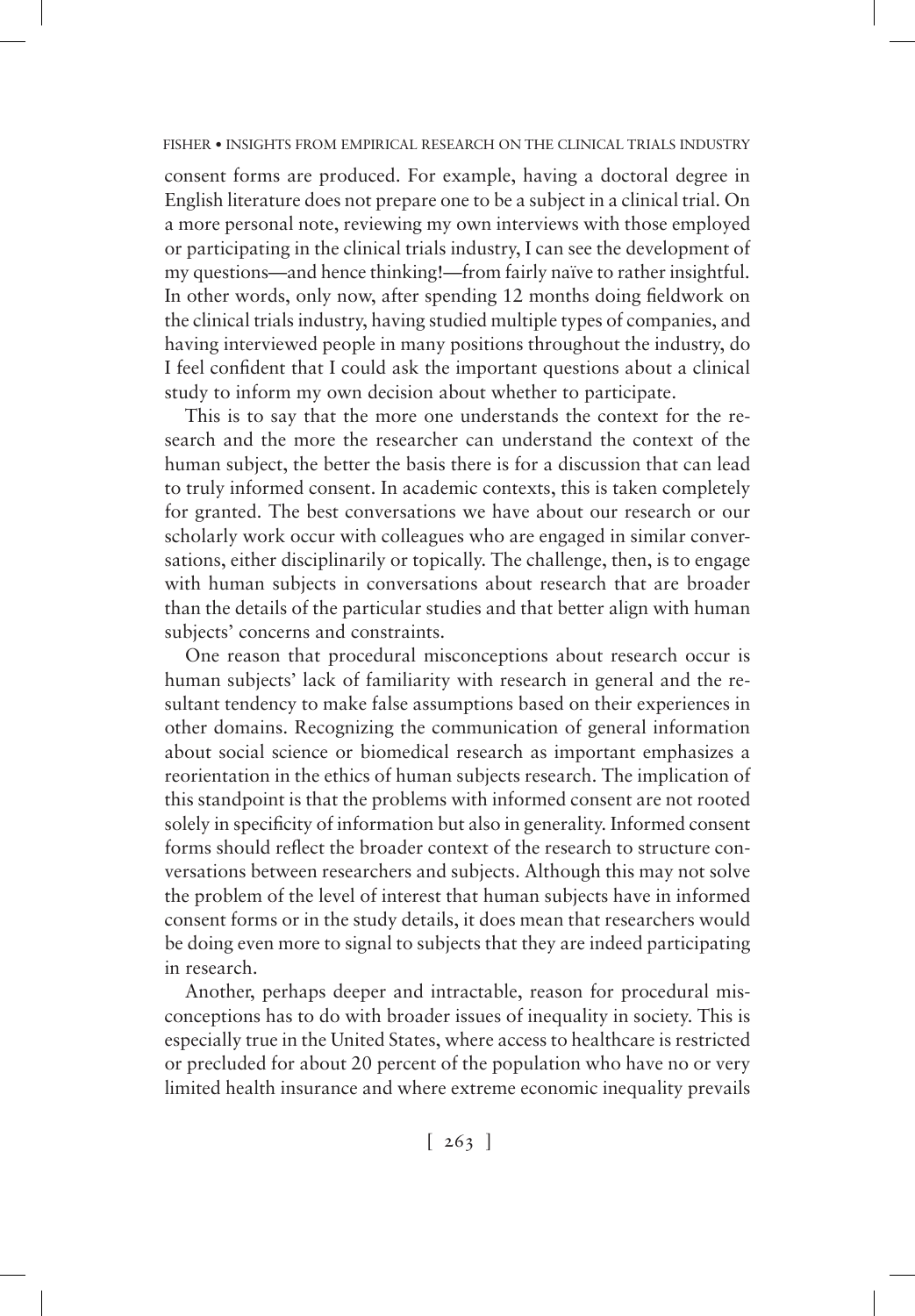(see Quadagno 2005). Within this political and economic context, informed consent alone cannot hope to be more than a formality most of the time for these populations. Any accurate appraisal of the informed consent process and research ethics more broadly must take these social facts into account because the decisions one makes about participating in research are undeniably shaped by one's social, cultural, and economic position (see Fisher 2005).

The examples and findings of my research on the clinical trials industry, including my reflexivity about my own informed consent process, show how obstacles to informed consent are rooted in contexts that can enable or diminish informed consent. Although most of my informants who are employed as researchers and staff on clinical trials have internalized the concept of informed consent as a process, their apparent failure to appreciate the differences, and implications thereof, between biomedical and social science research indicated an underlying inability—or undeveloped ability—to relate the research enterprise in a way that makes sense to others for whom research is foreign. With respect to my research project, this negligence was my own in terms of not ensuring that the subjects in my study truly understood the type of project they were participating in. But the potential for procedural misconceptions exists in all informed consent processes and research settings. Until researchers learn to better communicate to potential human subjects the larger details of the research enterprise of which they are a part and to compensate for asymmetrical power relations in society as a whole, it will be impossible to protect against these misunderstandings and against the more serious problem of therapeutic misconceptions in biomedical research.

## **NOTES**

- 1. This project was reviewed by the Rensselaer Polytechnic Institute IRB in 2003, and approval was renewed in 2004.
- 2. The research was supported by the National Institutes of Health under Ruth L. Kirschstein National Research Service Award 5F31MH070222 from the National Institute of Mental Health.
- 3. Methodologically, my research was informed by the work of George Marcus (1998) and Dorothy Smith (2005).
- 4. I am using the term "reflexive" here in the sense that feminist philosopher of science Sandra Harding (1991) argues for in her definition of "strong objectivity," wherein the researcher positions herself within analyses of her findings and claims. It is distinct from being "reflective" in that the reflexive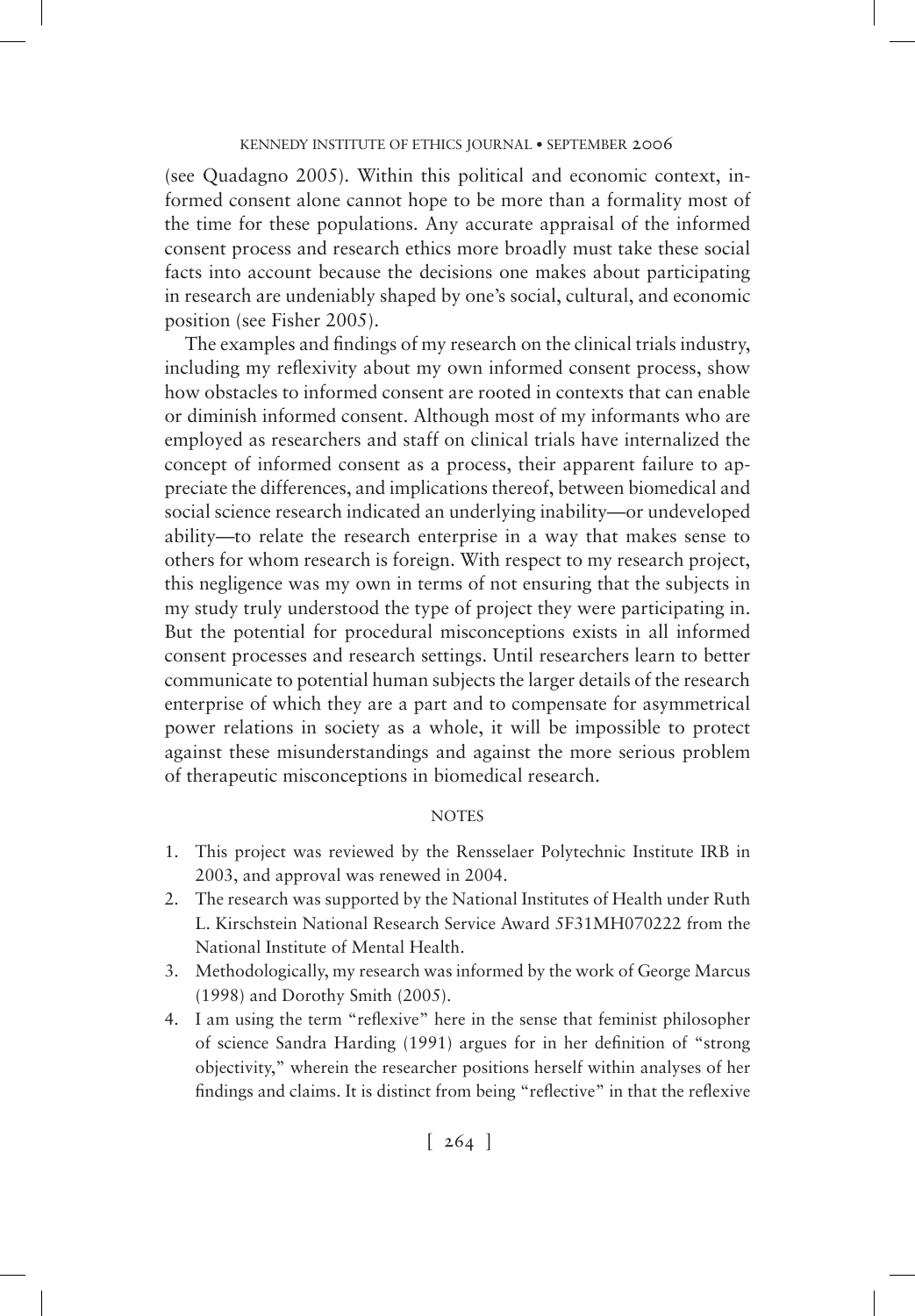researcher also assumes that the creation of knowledge in which she takes part is a contingent and partial process influenced by her own positioning and the knowledge she sought. See also Donna Haraway (1991).

- 5. I use the term "procedural" because human subjects apply the assumptions and norms of a more familiar—and often banal—context or procedure to research in order to make sense of the unknown. Additionally, these misconceptions flourish when the quotidian procedures of the researchers obscure what human subjects do not know or understand about research.
- 6. Context is complex because it has rituals built into it that one often does not recognize as such. For example, medical encounters or doctor-patient relationships are highly ritualized and even choreographed. When medical research borrows from these rituals, human subjects are cast or cast themselves into the roles of patients rather than research subjects or participants. See Katherine Young (1997) for an in-depth analysis of the rituals and choreography that make up the doctor-patient relationship in internal medicine, gynecology, surgery, and pathology.
- 7. The importance of setting and its impact upon informed consent has been noted already by Paul Appelbaum, Charles Lidz, and Alan Meisel (1987). Setting is a crucial component of what I am referring to as the "context" of clinical trials.
- 8. Research by Ronald Butters, Jeremy Sugarman, and Lyla Kaplan (2000) illustrates the problem of semantics or the variability in medical research terms that makes informed consent forms less than clear at best, and most likely ambiguous and even misleading to many potential research subjects. Similar semantic analyses have been done by Jan Marta (1996).
- 9. Sheldon Zink (2001) argues that researchers need to start paying more attention to who is participating in medical research and what their motivations are. She makes a compelling case that this type of understanding of participants will help guide discussions about informed consent and compensation for participation.
- 10. Elsewhere (Fisher 2006), I describe the role of coordinators within the research enterprise, focusing on their construction of research ethics.
- 11. The study for which the woman was being recruited also had a placebo arm into which 25 percent of the subjects enrolled in the study would be randomized. It is important to note that the guarantee of receiving the active drug in future studies clearly also gives an advantage to both the pharmaceutical company and investigative site because it assists their recruitment for future studies.
- 12. Appelbaum, Lidz, and Meisel (1987) noted this occurrence nearly 20 years ago, and others have continued to document it (e.g., Zussman 1997), yet in general it hardly is acknowledged in discussion of therapeutic misconceptions.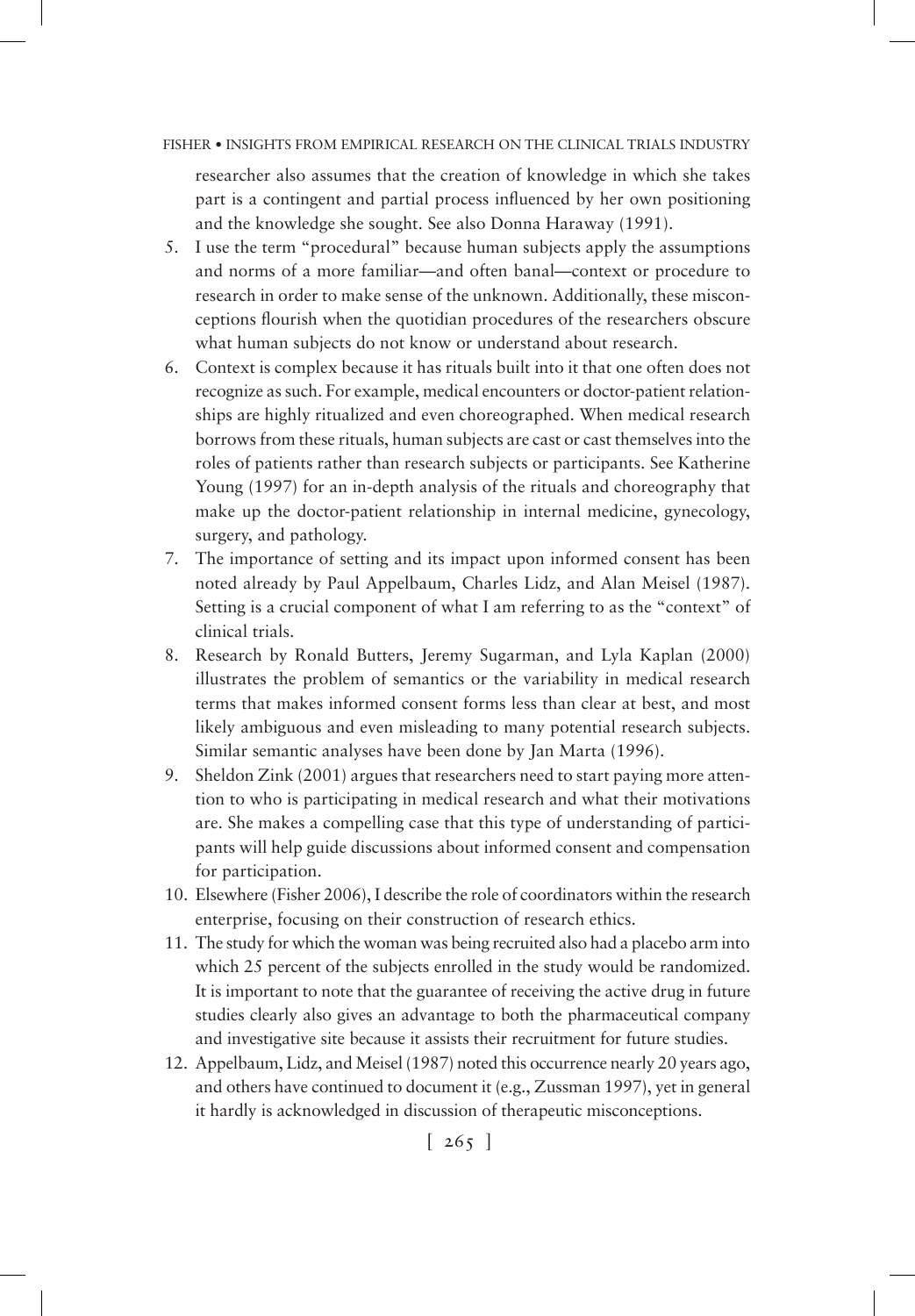- 13. Sam Horng and Christine Grady (2003) have discussed their own typology of therapeutic misunderstandings in clinical research.
- 14. For a thought-provoking discussion about power and informed consent, see Pam McGrath (1998).
- 15. See Jill Fisher (2005) for more discussion about the privatization of clinical trials. CenterWatch (2003) has many statistics about these trends in the pharmaceutical and clinical trials industries.
- 16. Robert Zussman (1997) cogently argues that one of the problems with discussions about informed consent is that bioethics has ignored the problem that patients are often indifferent to informed consent. Framing what sociology can teach bioethics about informed consent in research, Zussman draws attention to the role of power in defining relationships in the research context. These relations contribute to, if not shape, individuals' indifference to informed consent.
- 17. Recent attention to the need to communicate the results of clinical trials to those who have participated in them attests to the fact that we are generating new ways of thinking about the ethics of research and the need to show respect to those who are enrolling in these studies (Fernandez, Kodish, and Weijer 2003; Markman 2004).
- 18. Some scholars who emphasize the importance of structural conditions for participants' context include Larry Churchill (1997); Rebecca Dresser (2001); Lisa Eckenwiler (2001); Nancy King, Gail Henderson, and Jane Stein (1999); and Robert Zussman (1997).
- 19. Trudo Lemmens and Carl Elliott (2001) point out that informed consent is not the primary problem with Phase I research even though it is often the focus of discussion. Their greater concern is the systematic exploitation on which this part of drug development is founded: "Like it or not, research on healthy subjects has become a commercial transaction" (p. 52). I strongly second their call to see this branch of research for what it is—part of a multimillion dollar industry—and to find better ways to regulate it according to its differences from research involving sick people.
- 20. Leslie Cannold (1997) writes about the inadequacy of informed consent because of the way that information is disclosed to patients. Sheldon Zink (2004) also indicates the need for more direct information about studies. She faults researchers for being afraid to say it like it is when it comes to financial conflicts of interest in research and risk. Until researchers stop presenting information about studies in euphemisms, how can participants be expected to have a truly informed sense of the research enterprise?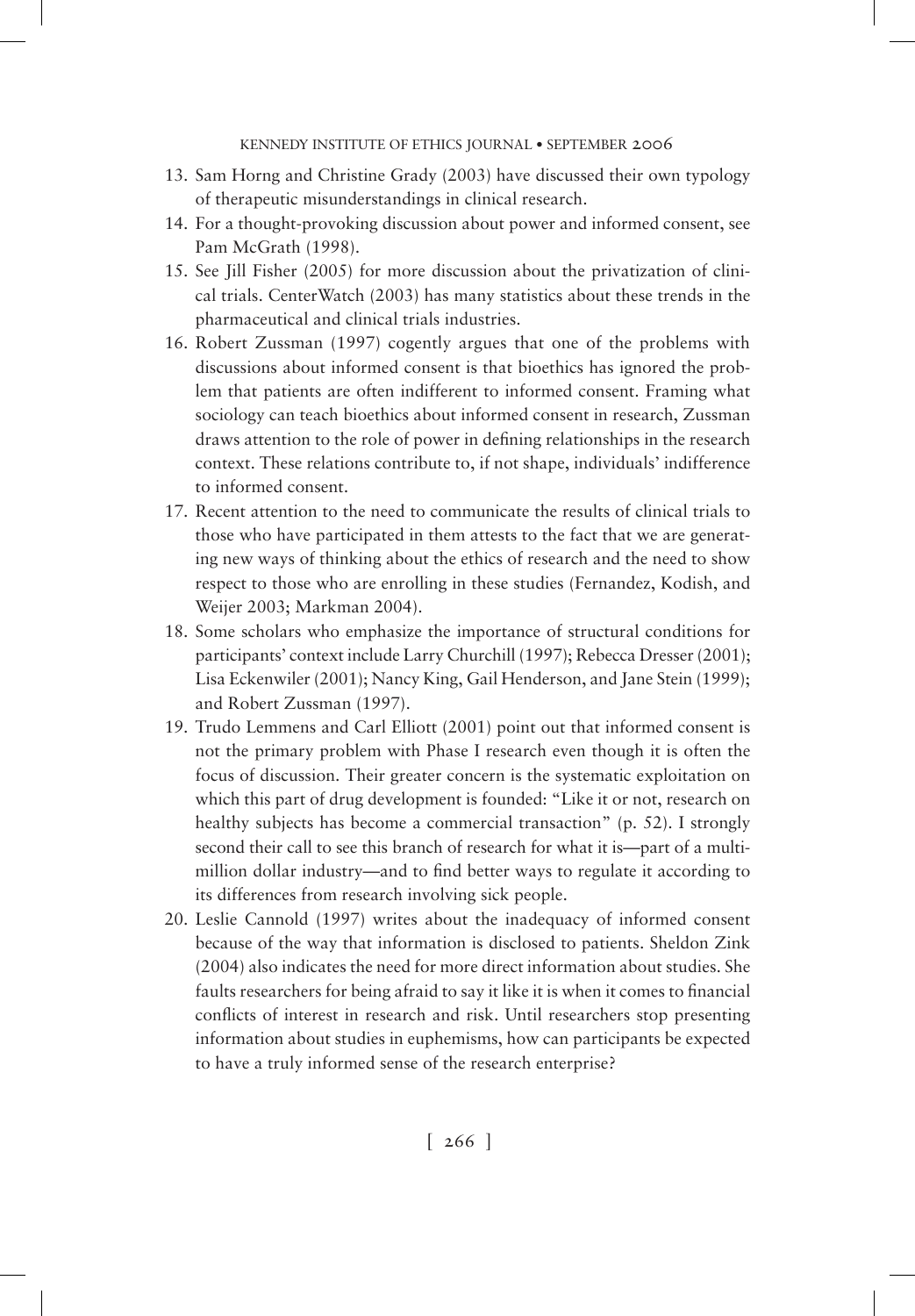### **REFERENCES**

- Appelbaum, Paul S.; Lidz, Charles W.; and Meisel, Alan. 1987. *Informed Consent: Legal Theory and Clinical Practice*. New York: Oxford University Press.
- Butters, Ronald; Sugarman, Jeremy; and Kaplan, Lyla. 2000. Semantic and Pragmatic Variability in Medical Research Terms: Implications for Obtaining Informed Consent. *American Speech* 75 (2):149–68.
- Cannold, Leslie. 1997. "There Is No Evidence to Suggest . . . ": Changing the Way We Judge Information for Disclosure in the Informed Consent Process. *Hypatia* 12: 165–84.
- CenterWatch. 2003. *An Industry in Evolution: A Sourcebook of Charts and Statistics Providing Analysis and Insight into the Clinical Trials Industry*. 4th ed. Boston: Thomson CenterWatch.
- Church, Jonathan T. 2002. Should All Disciplines Be Subject to the Common Rule? *Academe (*May/June). Available at *http://www.aaup.org/publications/ Academe/2002/02mj/02mjftr.htm*. Accessed 16 August 2006.
- Churchill, Larry R. 1997. Bioethics in Social Context. In *The Social Medicine Reader*, ed. Gail E. Henderson, Nancy M. P. King, Ronald P. Strauss, Sue E. Estroff, and Larry R. Churchill. Durham, NC: Duke University Press.
- Dresser, Rebecca. 2001. Payments to Research Participants: The Importance of Context. *American Journal of Bioethics* 1 (2): 47.
- Eckenwiler, Lisa. 2001. Moral Reasoning and the Review of Research Involving Human Subjects. *Kennedy Institute of Ethics Journal* 11: 37–69.
- Fernandez, Conrad V.; Kodish, Eric; and Weijer, Charles. 2003. Informing Study Participants of Research Results: An Ethical Imperative. *IRB: Ethics & Human Research* 25 (3): 12–19.
- Fisher, Jill A. 2005. Pharmaceutical Paternalism and the Privatization of Clinical Trials. Unpublished doctoral dissertation, Rensselaer Polytechnic Institute, Troy, NY.
	- ———. 2006. Co-ordinating "Ethical" Clinical Trials: The Role of Research Coordinators in the Contract Research Industry. *Sociology of Health and Illness* 28 (6): forthcoming.
- Haraway, Donna. 1991. *Simians, Cyborgs, and Women*. New York: Routledge.
- Harding, Sandra. 1991. *Whose Science? Whose Knowledge? Thinking from Women's Lives*. Ithaca, NY: Cornell University Press.
- Horng, Sam, and Grady, Christine. 2003. Misunderstanding in Clinical Research: Distinguishing Therapeutic Misconception, Therapeutic Misestimation, & Therapeutic Optimism. *IRB: Ethics & Human Research* 25 (1): 11–16.